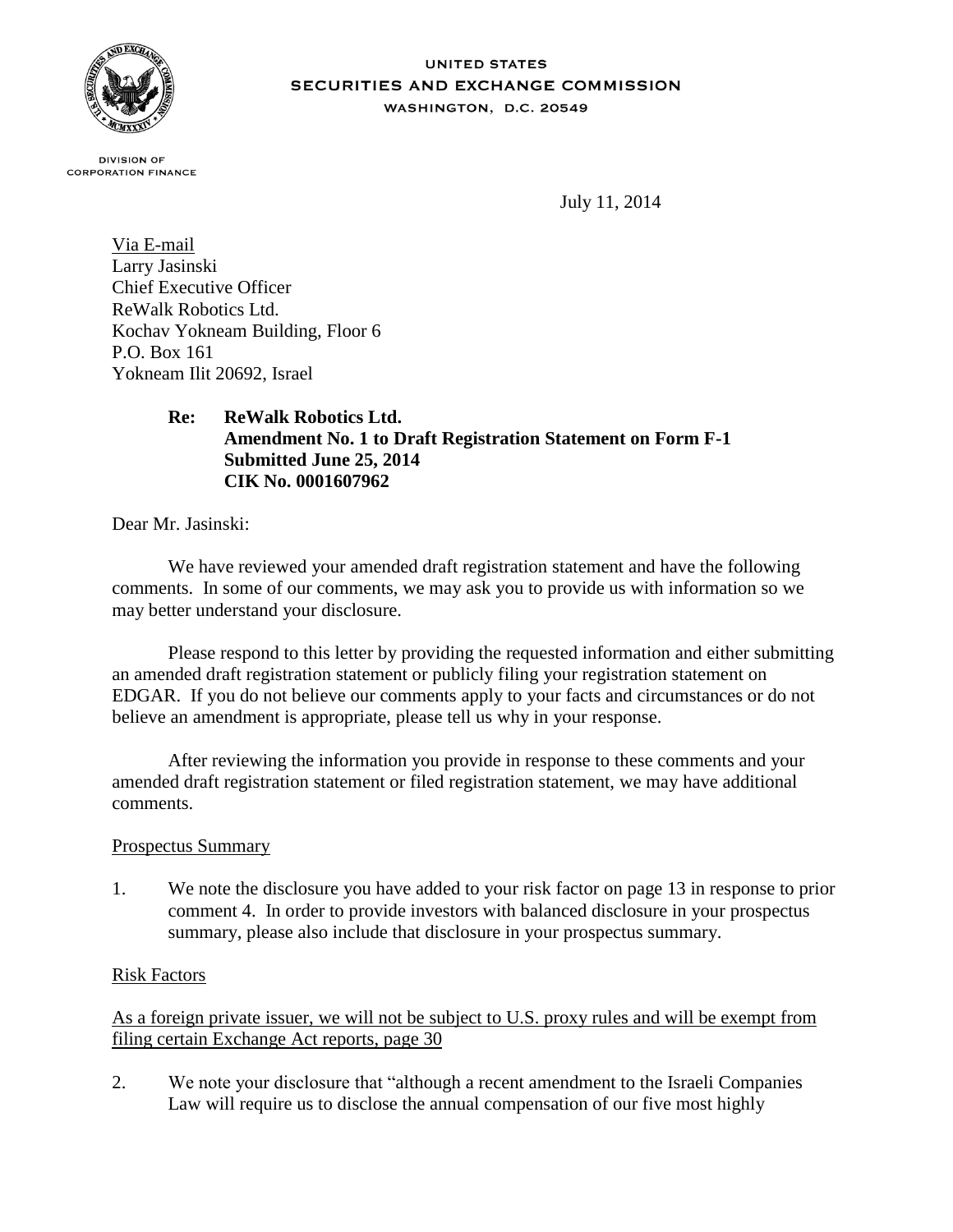Larry Jasinski ReWalk Robotics Ltd. July 11, 2014 Page 2

> compensated senior officers on an individual basis (rather than on an aggregate basis, as was permitted under the Israeli Companies Law for Israeli public companies listed overseas, such as in the United States, prior to such amendment), this disclosure will not be as extensive as that required of a U.S. domestic issuer." Supplementally advise, with a view to disclosure, how executive compensation reporting requirements for U.S. issuers are more extensive than executive compensation disclosure requirements under the new Israeli law.

## Dilution, page 41

3. Please continue to expand the disclosure in this section in response to prior comment 11 by quantifying the additional dilution per share if the underwriters' option is exercised.

## Management's Discussion and Analysis

### Three Months Ended March 31, 2013…, page 49

4. Please expand your disclosure under "Cost of Revenues" to quantify the expenses related to transitioning manufacturing to Sanmina and the increase in salary expenses, and your disclosure under "Research and Development Expenses" to quantify the expenses attributable to the FDA clearance process and the increase in salary expenses.

### Certain Relationships and Related Party Transactions, page 94

5. Please disclose how Kreos Capital IV is a related party.

### General

If you intend to respond to these comments with an amended draft registration statement, please submit it and any associated correspondence in accordance with the guidance we provide in the Division's October 11, 2012 announcement on the SEC website at http://www.sec.gov/divisions/corpfin/cfannouncements/drsfilingprocedures101512.htm.